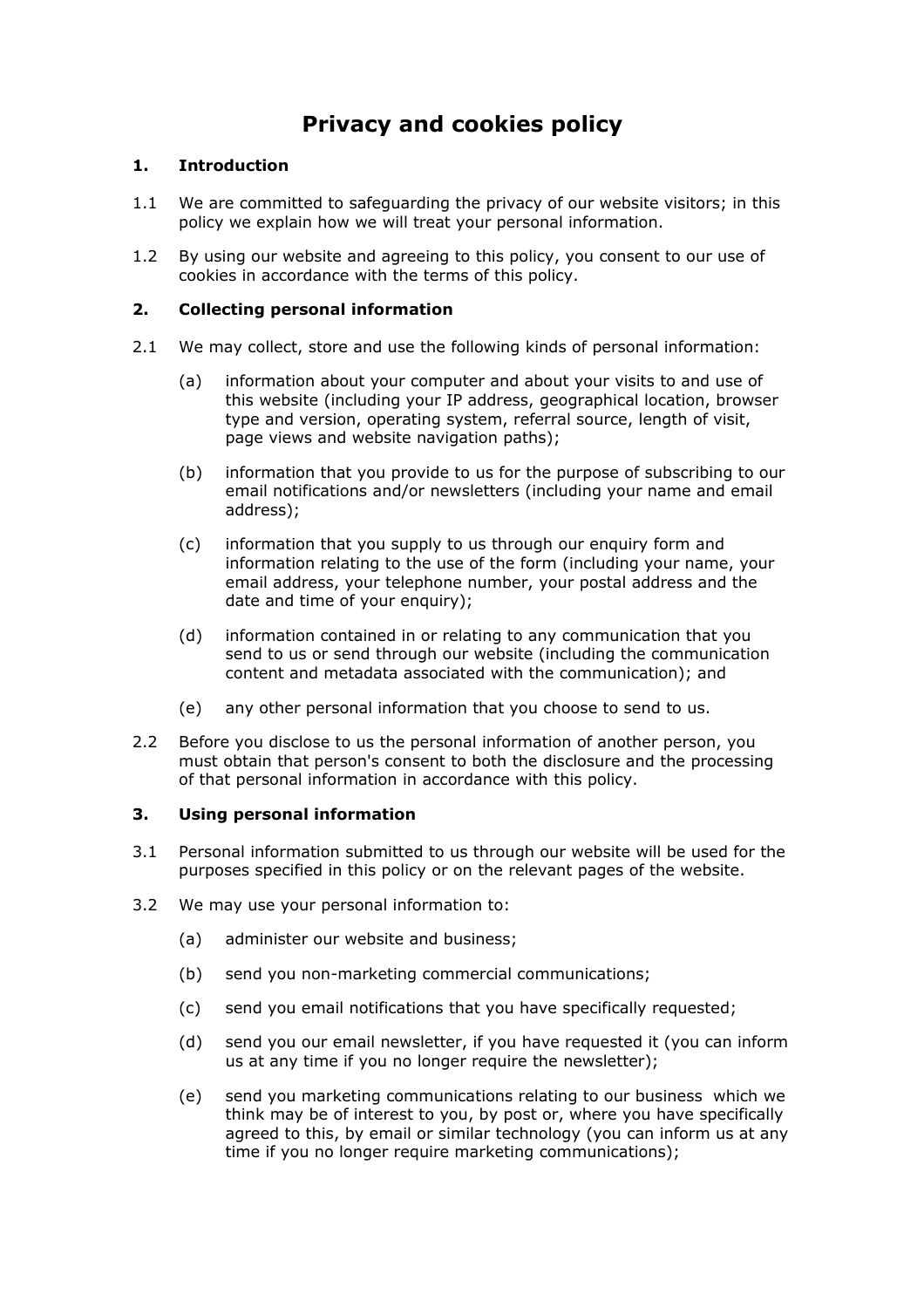- (f) provide third parties with statistical information about our users (but those third parties will not be able to identify any individual user from that information);
- (g) deal with enquiries and complaints made by or about you relating to our website;
- (h) keep our website secure and prevent fraud; and
- (i) verify compliance with the terms and conditions governing the use of our website.

#### **4. Disclosing personal information**

- 4.1 We may disclose your personal information to any of our employees, officers, insurers, professional advisers, agents, suppliers or subcontractors insofar as reasonably necessary for the purposes set out in this policy.
- 4.2 We may disclose your personal information:
	- (a) to the extent that we are required to do so by law;
	- (b) in connection with any ongoing or prospective legal proceedings; and
	- (c) in order to establish, exercise or defend our legal rights (including providing information to others for the purposes of fraud prevention and reducing credit risk).
- 4.3 Except as provided in this policy, we will not provide your personal information to third parties.

#### **5. Retaining personal information**

- 5.1 Personal information that we process for any purpose or purposes shall not be kept for longer than is necessary for that purpose or those purposes.
- 5.2 Notwithstanding the other provisions of this Section 5, we will retain documents (including electronic documents) containing personal data:
	- (a) to the extent that we are required to do so by law;
	- (b) if we believe that the documents may be relevant to any ongoing or prospective legal proceedings; and
	- (c) in order to establish, exercise or defend our legal rights (including providing information to others for the purposes of fraud prevention and reducing credit risk).

#### **6. Security of personal information**

- 6.1 We will take reasonable technical and organisational precautions to prevent the loss, misuse or alteration of your personal information.
- 6.2 We will store all the personal information you provide on our secure (password- and firewall-protected) servers.
- 6.3 You acknowledge that the transmission of information over the internet is inherently insecure, and we cannot guarantee the security of data sent over the internet.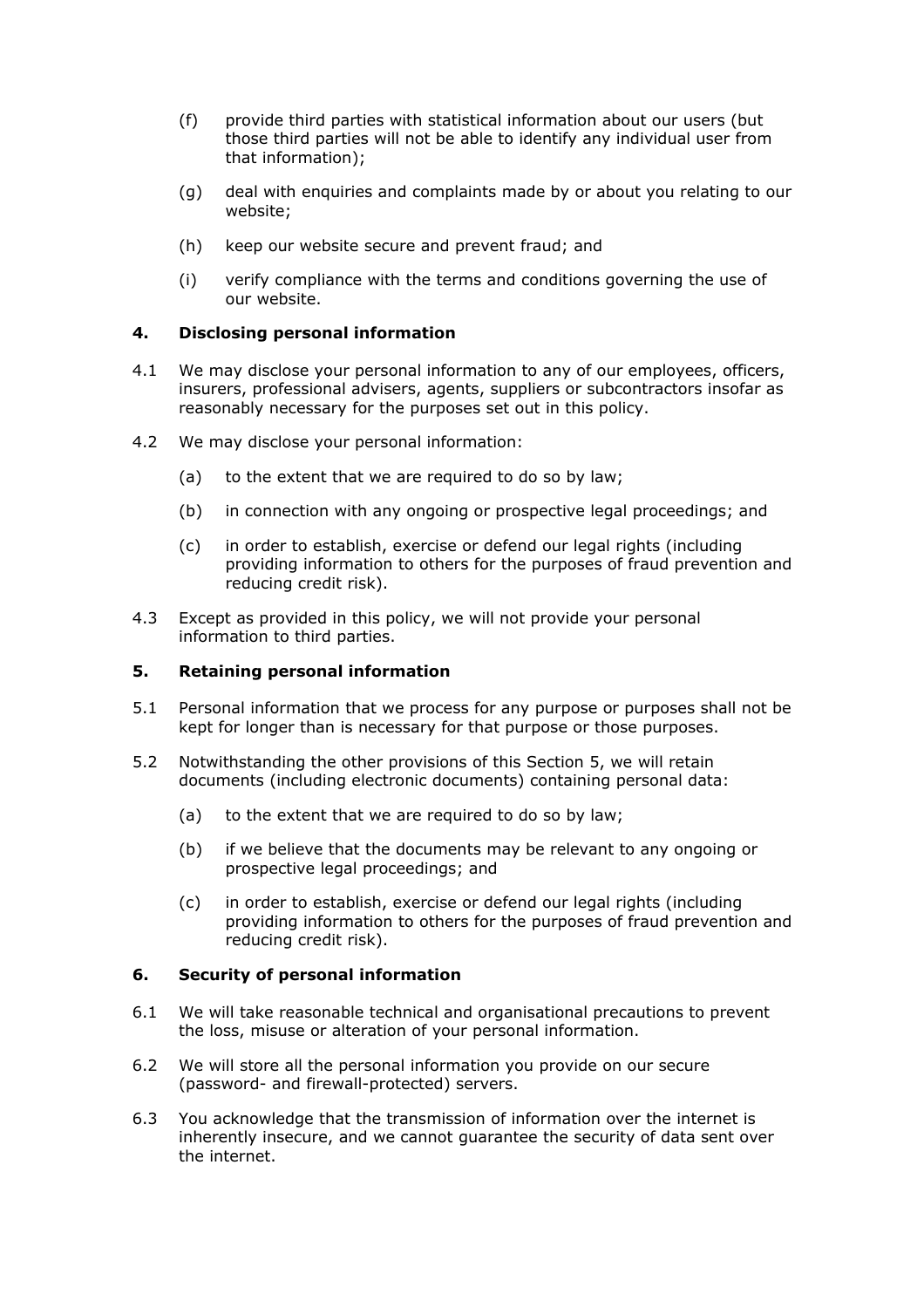6.4 Where we transfer to another business the information that you supply to us through our enquiry forms, we will do so securely. We keep such transfers secure by encrypting transferred data.

## **7. Amendments**

7.1 We may update this policy from time to time by publishing a new version on our website.

# **8. Your rights**

- 8.1 You may instruct us to provide you with any personal information we hold about you; provision of such information will be subject to:
	- (a) the payment of a fee (currently fixed at GBP 10); and
	- (b) the supply of appropriate evidence of your identity (for this purpose, we will usually accept a notarized photocopy of your passport or drivers license plus an original copy of a utility bill showing your current address).
- 8.2 We may withhold personal information that you request to the extent permitted by law.
- 8.3 You may instruct us at any time not to process your personal information for marketing purposes.
- 8.4 In practice, you will usually either expressly agree in advance to our use of your personal information for marketing purposes, or we will provide you with an opportunity to opt out of the use of your personal information for marketing purposes.

## **9. Third party websites**

- 9.1 Our website includes hyperlinks to, and details of, third party websites.
- 9.2 We have no control over, and are not responsible for, the privacy policies and practices of third parties.

## **10. Updating information**

10.1 Please let us know if the personal information that we hold about you needs to be corrected or updated.

## **11. About cookies**

- 11.1 A cookie is a file containing an identifier (a string of letters and numbers) that is sent by a web server to a web browser and is stored by the browser. The identifier is then sent back to the server each time the browser requests a page from the server.
- 11.2 Cookies may be either "persistent" cookies or "session" cookies: a persistent cookie will be stored by a web browser and will remain valid until its set expiry date, unless deleted by the user before the expiry date; a session cookie, on the other hand, will expire at the end of the user session, when the web browser is closed.
- 11.3 Cookies can be used by web servers to identify and track users as they navigate different pages on a website and identify users returning to a website.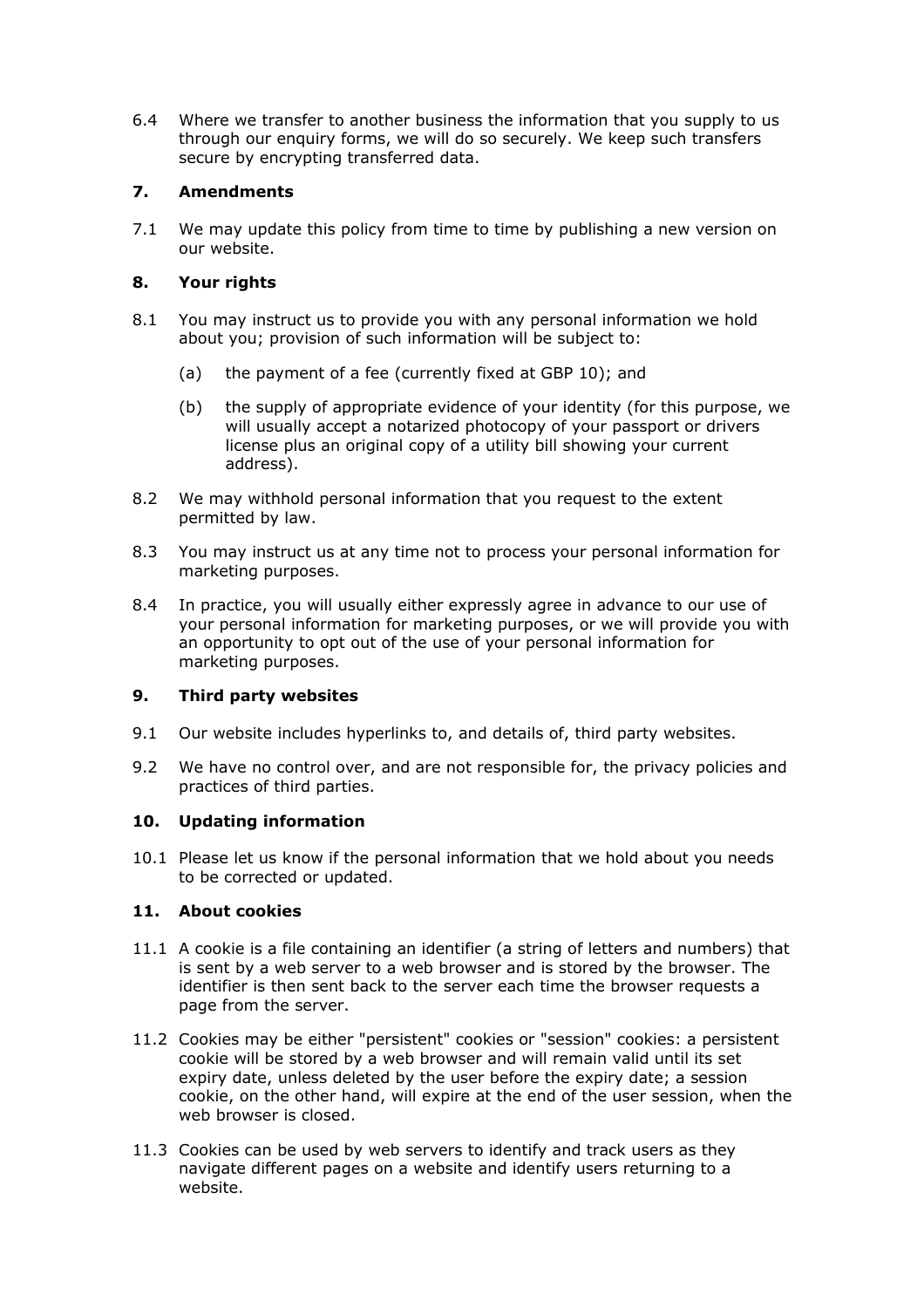#### **12. Our cookies**

- 12.1 We use both session and persistent cookies on our website.
- 12.2 The names of the cookies that we use on our website, and the purposes for which they are used, are set out below:
	- (a) we use session cookies to track users as they navigate the website;
	- (b) we use persistent cookies to target advertisements which may be of particular interest to specific users.

#### **13. Analytics cookies**

- 13.1 We use Google Analytics to analyse the use of our website.
- 13.2 Our analytics service provider generates statistical and other information about website use by means of cookies.
- 13.3 The analytics cookies used by our website have the following names: ga, \_gat, \_\_utma, \_\_utmt, \_\_utmb, \_\_utmc, \_\_utmz and \_\_utmv.
- 13.4 The information generated relating to our website is used to create reports about the use of our website.
- 13.5 Our analytics service provider's privacy policy is available at: http://www.google.com/policies/privacy/" id="subunit-1454326350383128516">http://www.google.com/policies/privacy/.

#### **14. Blocking cookies**

- 14.1 Most browsers allow you to refuse to accept cookies; for example:
	- (a) in Internet Explorer (version 11) you can block cookies using the cookie handling override settings available by clicking "Tools", "Internet Options", "Privacy" and then "Advanced";
	- (b) in Firefox (version 47) you can block all cookies by clicking "Tools", "Options", "Privacy", selecting "Use custom settings for history" from the drop-down menu, and unticking "Accept cookies from sites"; and
	- (c) in Chrome (version 52), you can block all cookies by accessing the "Customise and control" menu, and clicking "Settings", "Show advanced settings" and "Content settings", and then selecting "Block sites from setting any data" under the "Cookies" heading.
- 14.2 Blocking all cookies will have a negative impact upon the usability of many websites.

#### **15. Deleting cookies**

- 15.1 You can delete cookies already stored on your computer; for example:
	- (a) in Internet Explorer (version 11), you must manually delete cookie files (you can find instructions for doing so at [http://windows.microsoft.com/en-gb/internet-explorer/delete-manage](http://windows.microsoft.com/en-gb/internet-explorer/delete-manage-cookies#ie=ie-11)[cookies#ie=ie-11\)](http://windows.microsoft.com/en-gb/internet-explorer/delete-manage-cookies#ie=ie-11);
	- (b) in Firefox (version 47), you can delete cookies by clicking "Tools", "Options" and "Privacy", then selecting "Use custom settings for